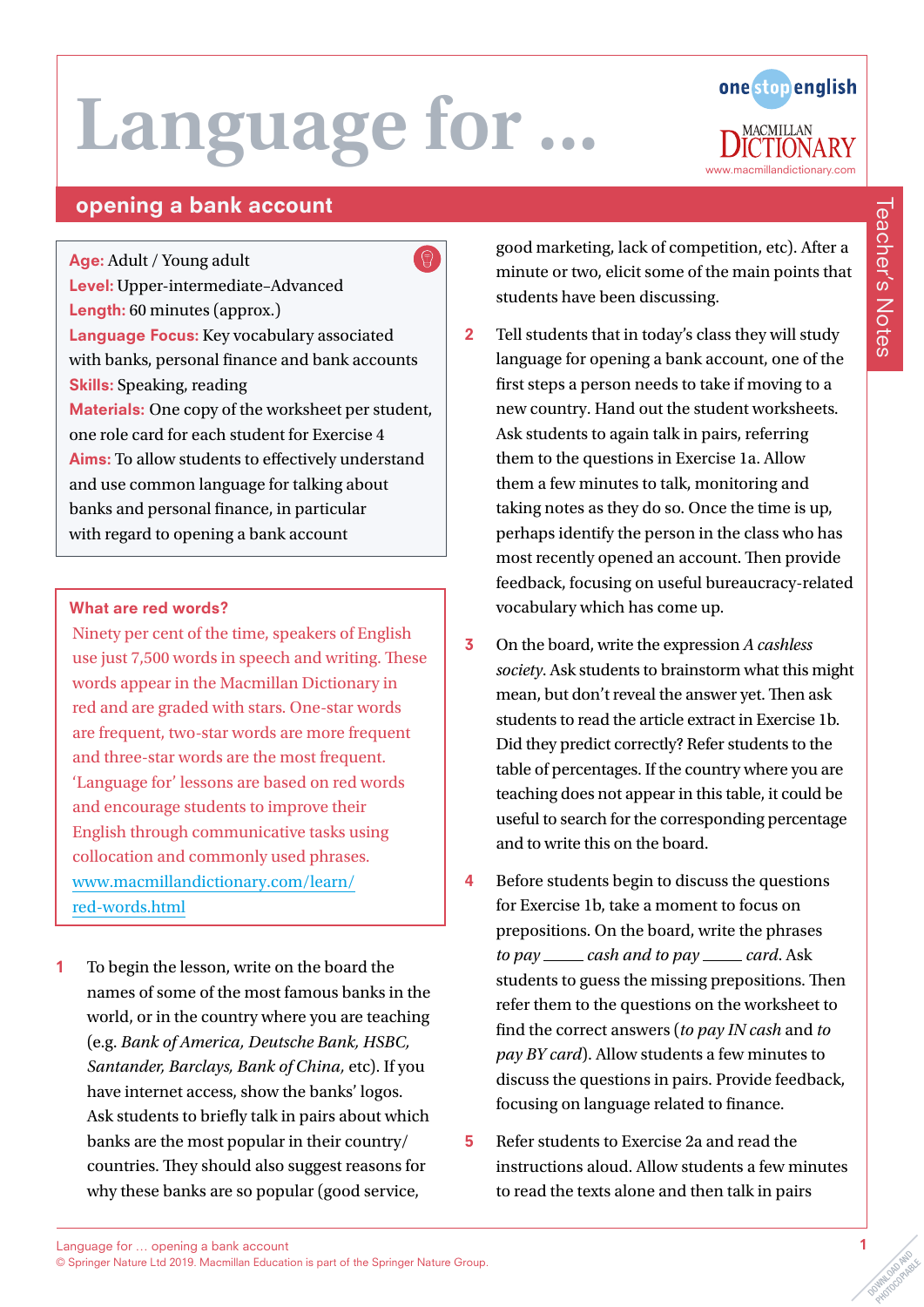# Language for.



### opening a bank account

to compare their answers to the *True or False* questions. Encourage students to explain their suggested responses. Then elicit the correct answers.

- 6 Refer students to Exercise 2b and tell them to work in pairs to complete it. Set a time limit of about five minutes to do this. Remind students to look at the context of the highlighted words within the texts to help them to understand their exact meanings. This is particularly important for words which have quite similar definitions (e.g. *direct debit* and *standing order*). Finally, elicit answers.
- 7 Now refer students to the form *Opening a new account* in Exercise 2c. Ask them where they might see a form like this (it could be an online form or a paper-based form to be filled in at the bank counter). Read aloud the instructions for the task. Set a short time limit for students to complete the form (maybe five minutes). Monitor the class as they do this, encouraging students to refer to the glossary that follows the form and helping weaker students to understand definitions. Once the time is up, check understanding of new vocabulary with a few comprehension questions (e.g. *Apart from a bank account, what other things could be 'joint'?* [a joint decision, a joint celebration, etc]; *What's the difference between a loan and a mortgage?*  [a mortgage is a loan to buy property]). Finally, ask students to talk in pairs to compare their responses on the form. Encourage them to elaborate on their basic responses. Then provide feedback, focusing on correct/incorrect use of new vocabulary.
- 8 Refer students to Exercise 3. Point out that the missing words can be found in the texts from Exercise 2a and the form from Exercise 2c. Allow students to complete the task in pairs,

monitoring them as they do so. If the class finds this task very difficult, you could write the ten possible expressions in random order on the board (see Key) and then allow them to decide which expression goes where. Finally, elicit the correct answers.

- 9 If possible, draw or show an image on the board of a bank customer talking to a bank worker. Tell students that they are going to do a role-play in which a customer needs to decide between two possible banks. For clarity, write the names of these banks on the board: *Southeast Bank* and *Queen Margaret Bank*. Divide students into groups of three. Tell them that each group will have one customer, one worker from Southeast Bank and one worker from Queen Margaret Bank.
- 10 Hand out the role-play cards for Exercise 4. Tell all students to read their role card but not to share any of the information with other students, apart from the title of the role. Tell students that if they don't understand words on their card, they should raise their hand and ask you. For these challenging words, write them on the board and elicit a definition.
- 11 Once everybody is clear about their role, tell them to begin their 'meeting'. Allow students about seven–eight minutes to complete the role-play. Remind them that all students should talk and encourage them to elaborate on the information from the role card. Monitor them as they do this and take notes of good language and possible errors. When there is only a minute or so of time left, tell the class that the customers must choose which bank they prefer. Once the role-plays have finished, decide which of the two banks proved to be the most popular among all the customers in the class. Then provide feedback on the role-plays. This could lead to a

PHOTOCOPIABLE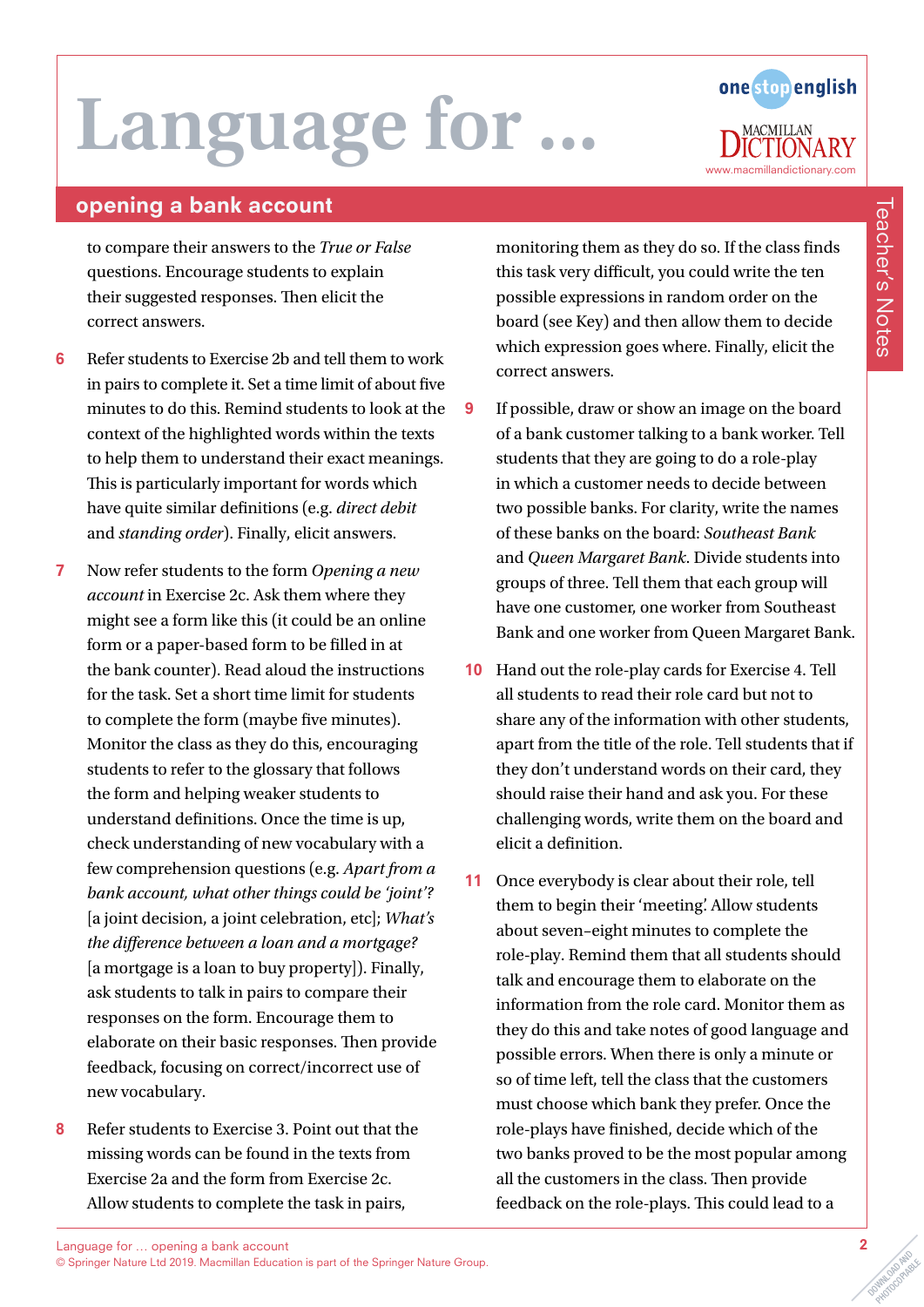# **Language for**



Teacher's Notes

**Teacher's Notes** 

### opening a bank account

class discussion on what factors are really most important to customers when deciding on a new bank.

12 Refer students to Exercise 5. In pairs, give them a few minutes to talk together using the question prompts. Encourage them to use new language from this lesson. Monitor and take notes. Finally, provide feedback on impressive language that you have heard being used.

#### KEY:

- 1a. students' own answers
- 1b. students' own answers
- 2a. 1. False
	- 2. False
	- 3. True
- 2b. 1. mortgage
	- 2. standing order
	- 3. direct debit
	- 4. savings
	- 5. branch
	- 6. cashback
	- 7. withdraw
	- 8. building society
	- 9. fee
	- 10. interest
	- 11. investment
	- 12. overdraft
- 2c. students' own answers
- 3. 1. bank statement
	- 2. overdraft
		- 3. credit history
		- 4. joint
		- 5. branch
		- 6. utility bill
		- 7. direct debit
	- 8. withdraw
	- 9. tenancy agreement
	- 10. cashback
- 4. students' own answers
- 5. students' own answers (NB. a *contactless card* is a card containing electronic information that can be read from a distance with special equipment, so a customer can hold their card near a payment terminal and it automatically takes payment. There is no firm definition of an *ethical bank*, but it is commonly considered to be one that considers the social and environmental impact of its investments, and also gives back to the local community.)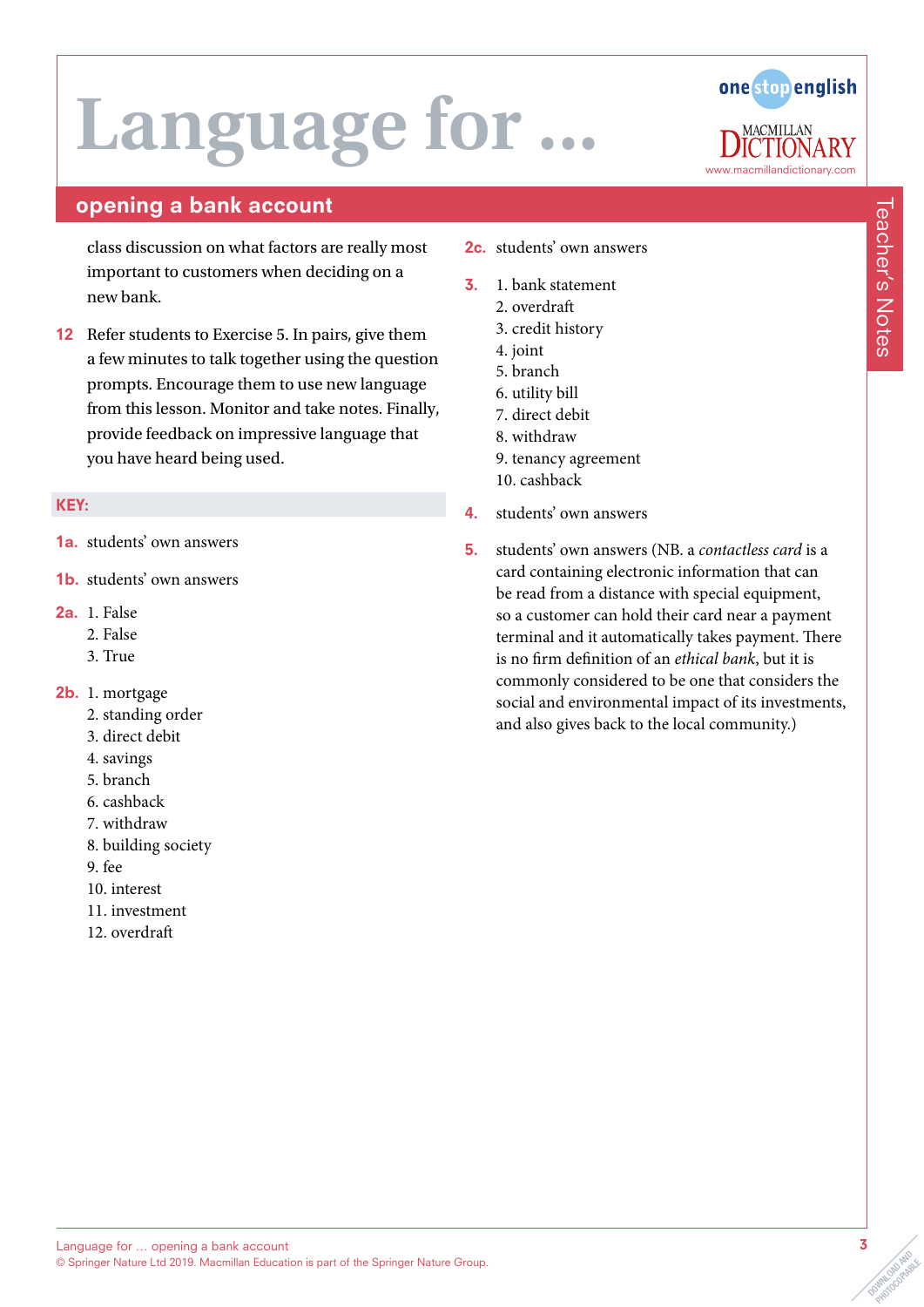# Language for



### opening a bank account

**Student A:** You are the customer.

You need to open a new bank account and you have two options: an account with Southeast Bank or with Queen Margaret Bank. Talk to the workers from each bank. Ask them about their services (fees, interest, overdraft, etc). Then choose which bank offers the best service for your own personal needs. To identify your needs, you could look again at the form you completed in Exercise 3c.

**Student B:** You work for Southeast Bank.

Try to persuade the customer to open a bank account with you. Tell the customer about all the good points related to your bank. Only mention the bad points if necessary.

#### **Good points**

- No monthly fee
- Branch near the customer's home
- Low rates on borrowed money (about 3%)
- Free pens and pencils for new customers
- Extremely friendly workers

#### **Bad points**

- No interest on savings
- Fee of 20 pence to use ATM
- Very basic online banking
- No overdraft allowed

**Student C:** You work for Queen Margaret Bank.

Try to persuade the customer to open a bank account with you. Tell the customer about all the good points related to your bank. Only mention the bad points if necessary.

#### **Good points**

- Interest on savings 0.2% (per year)
- Free use of ATM
- Excellent online banking
- Overdraft up to £5,000
- Free television for new customers

#### **Bad points**

- A monthly fee of £5
- Very few branches
- High rates on borrowed money (about 8%)
- Customers often complain about workers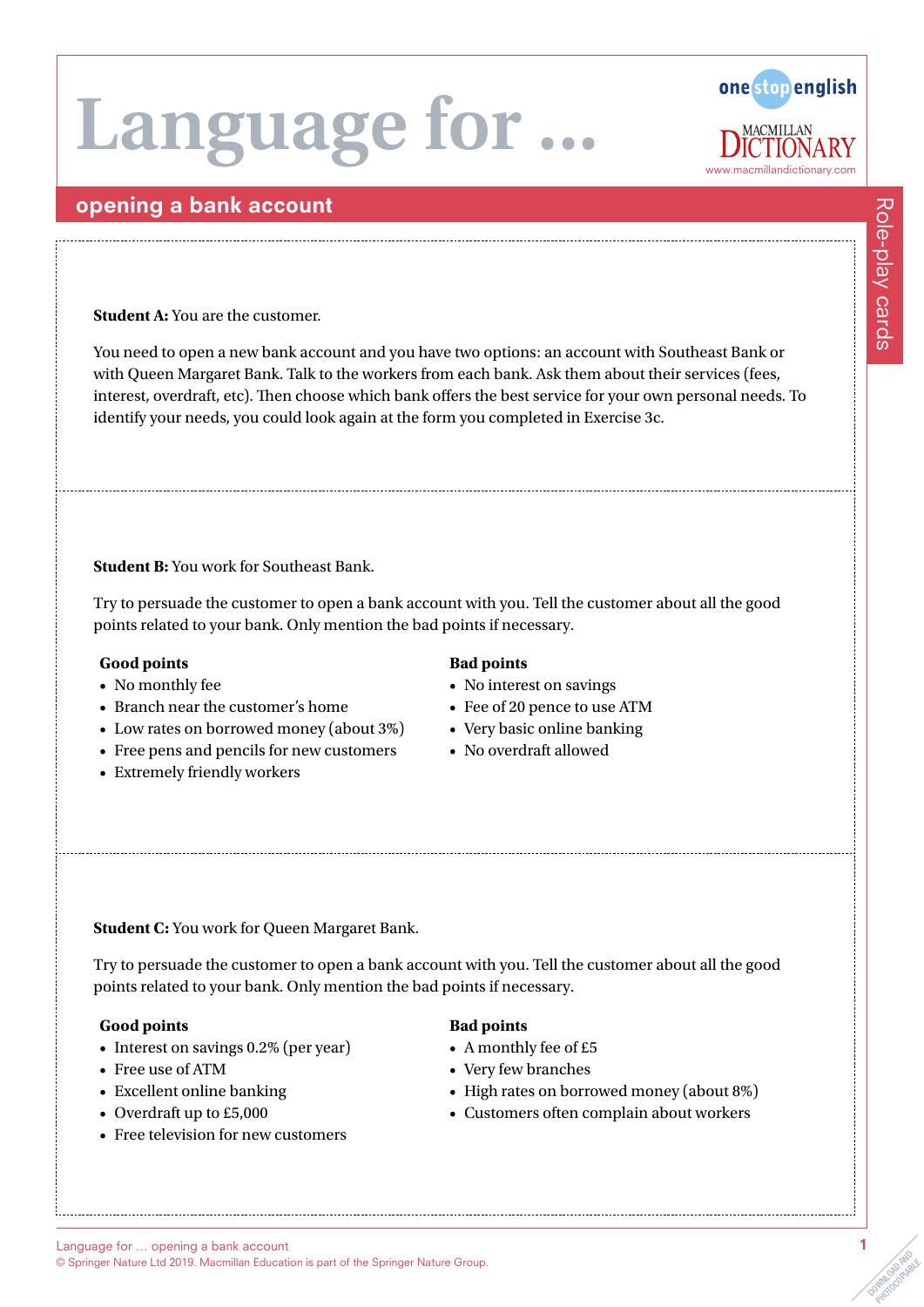

### opening a bank account

#### **1 Warmer**



#### a. **Discuss the questions below with your classmate.**

- When was the last time that you opened a bank account? Explain.
- What information and documents do you need to provide to open a bank account?
- These days, it is very difficult to live without a bank account. Why is it so important to have one?
- b. **Look at the article extract and discuss the questions.**



Experts tell us that, in the near future, we will all be living in a cashless society. That is, a society where we pay for everything using a **debit card** or a **credit card**. Cash will become a thing of the past and banks will control all payments. But statistics show enormous cultural differences in this trend:

| Percentage of payments which are cashless |     |
|-------------------------------------------|-----|
| Singapore                                 | 61% |
| France; Sweden                            | 59% |
| <b>United Kingdom</b>                     | 52% |
| <b>United States</b>                      | 45% |
| Germany                                   | 33% |
| Spain                                     | 16% |
| China                                     | 10% |
| Italy                                     | 6%  |
| Mexico                                    | 4%  |
| <b>Thailand</b>                           | 2%  |
| <b>Indonesia</b>                          | 0%  |

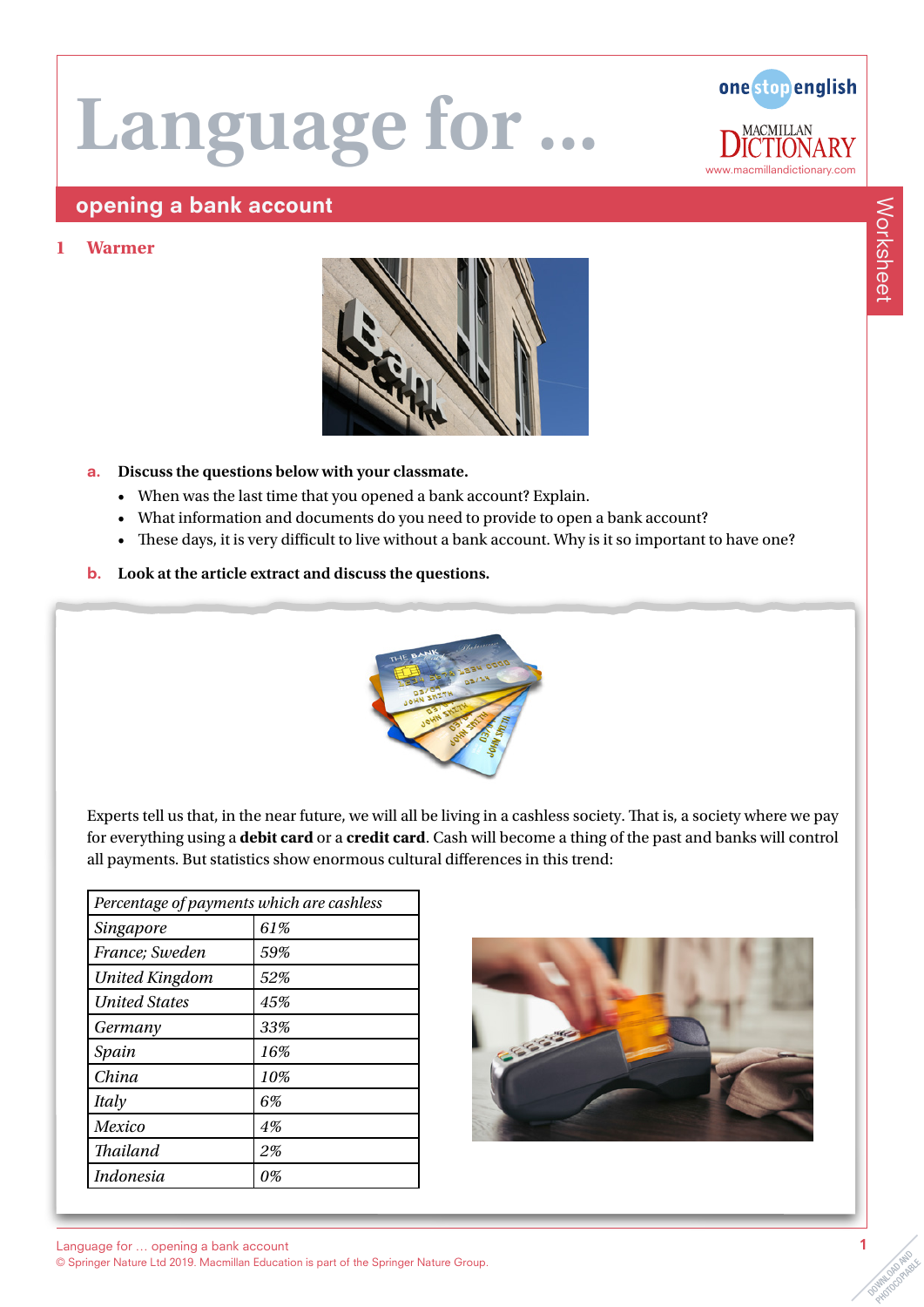

### opening a bank account

- In your country, is it more common to pay in cash or by card?
- Describe the last time you paid for something in cash.
- Describe the last time you paid for something by card.
- For the items below, decide if it would be more common to pay in cash or by card in your country:
	- a bottle of water in a small shop
	- supermarket shopping
	- two drinks in a bar or café
	- a meal in a restaurant
	- a journey by taxi
	- a haircut
	- a new television

#### **2 Text**

a. **Read about three people who describe experiences with their banks. Then answer the True or False questions below.**



#### Matteo (19, student)

I'm pretty happy with my bank. Although, I have to say, I don't have a very complex financial life! I'm still living with my parents, you see. I have a part-time job, which allows me to have some small **savings**. Generally, I just pay for things using my debit card or I **withdraw** cash from the ATM when I need it. Oh, and my bank allows me to get **cashback** when I pay for things in shops. That can be useful if there's no ATM nearby.



#### Rebecca (28, designer)

I would say my bank is fairly standard. Just the usual services, with no monthly **fee**. I have a **direct debit** for my phone bills, another for my gym, and so on. And then there's a **standing order** for my monthly rent. They also allow me an **overdraft** of up to £5,000. I try not to use it, but it's good to have it as an option in case I need some extra money. All in all, I can't complain.



# So Jeong (53, doctor)

About ten years ago, we needed a **mortgage** to buy a flat and we decided to get it from the local **building society**. The **branch** is just a short walk from our home, so it's easy to arrange a meeting when necessary. More recently, we started a small **investment** with them – nothing very big, just a fund that earns a bit of **interest**. They also have really good online banking, so we can do most tasks from home.

#### **True or False?**

- 1. Matteo rarely uses cash.
- 2. Rebecca has over £5,000 in her bank account.
- 3. So Jeong does her banking tasks both online and face-to-face.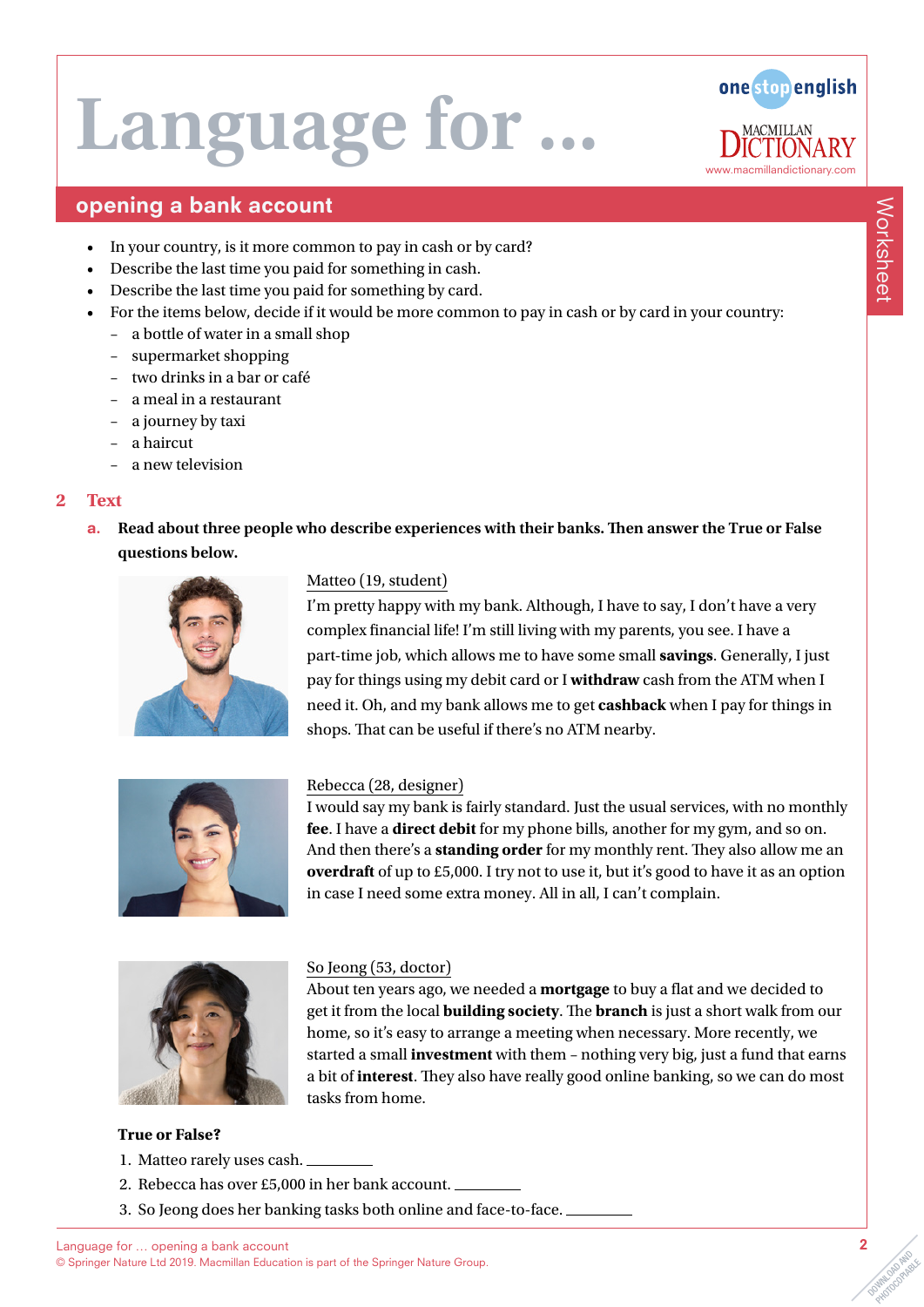

## opening a bank account

b. **Look again at the three texts and notice the expressions in bold. Write each expression next to its corresponding definition below.**







- 1.  $\frac{1}{2}$  = a legal agreement in which you borrow money from a bank in order to buy a house or flat
- 2.  $\frac{1}{2}$  = an instruction to your bank to regularly pay a fixed amount of money to a person or organisation (e.g. £1,000 on the first day of each month)
- 3. = an instruction to your bank to regularly pay money from your account to a person or organization (the amount can change and is decided by the person who you are paying)
- 4. = money that you keep in your bank account so that you can use it later
- 5. = a bank office where customers can go to talk face-to-face with bank workers
- $6.$   $\qquad \qquad =$  money (cash) from your bank account that you can get from a shop when you pay for things with a debit card
- $7.$   $\frac{1}{2}$  = to take money from a bank account
- $8.$   $\frac{1}{2}$  = a financial organisation in the UK which is similar to a bank but its 'owners' are its customers – many people join this organisation to borrow money to buy a house
- 9.  $\frac{1}{2}$  = money that you pay to a bank for its services
- 10.  $\frac{1}{100}$  = money that you receive from an institution such as a bank when you keep money in an account there
- 11.  $\frac{1}{1}$  = money used in a way that may earn you more money (e.g. using it to buy property which you hope will increase in value)
- 12. \_\_\_\_\_\_\_\_\_\_\_\_\_\_\_\_\_\_\_\_\_\_\_\_\_ = an agreement with your bank that allows you to spend money when you have no money left in your account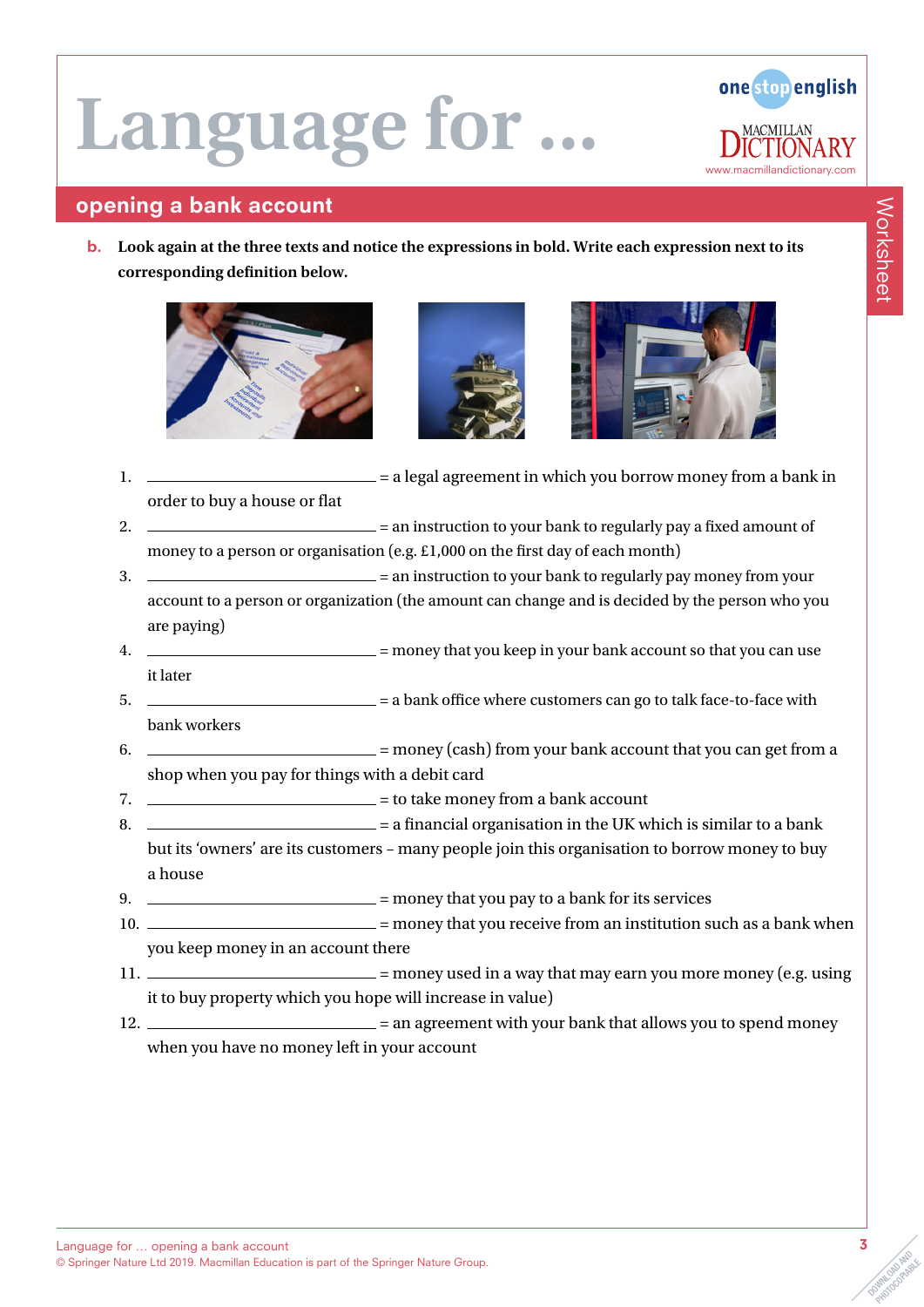

### opening a bank account

c. **Imagine that you want to open a bank account in the UK. Complete the form with your information. For difficult words, refer to the glossary at the end. When you have finished, compare with your classmate.**

### **OPENING A NEW ACCOUNT: Tell us about yourself**

#### **Residency status**

Nationality:

Countries in which you have tax residency:

Are you a UK resident? Yes / No

| <b>Address</b>                                                                                                                                         | <b>Account details</b>                                                                                                                                                   |
|--------------------------------------------------------------------------------------------------------------------------------------------------------|--------------------------------------------------------------------------------------------------------------------------------------------------------------------------|
| How long have you been living at your current<br>address? _                                                                                            | * Will your salary be paid into<br>this account? Yes / No                                                                                                                |
| <b>Status (tick ONE option):</b><br>$\Box$ Home owner with mortgage<br>$\Box$ Home owner without mortgage<br>$\Box$ Tenant (private rental)<br>1 Other | * What type of account do you<br>wish to open? Individual / Joint<br>(If the account is joint, please)<br>state the name of the person<br>who you wish to share it with: |

#### **Documentation**

Please tick the documents which you are able to provide:

- $\Box$  a recent utility bill  $\Box$  a recent bill for council tax
- ☐ a recent bank statement ☐ a tenancy agreement or mortgage statement
- **Important factors**

Please tick the TWO most important factors for you when choosing a bank:

- -
	-
- 
- ☐ Branch near your home ☐ Friendly workers
- ☐ No monthly fee ☐ Low rates on loans/mortgages
- ☐ Good online banking ☐ Possibility of overdraft
- ☐ Free use of ATM ☐ Good interest on savings
	-

**Your history:** Do you authorise the bank to carry out a check on your credit history? Yes / No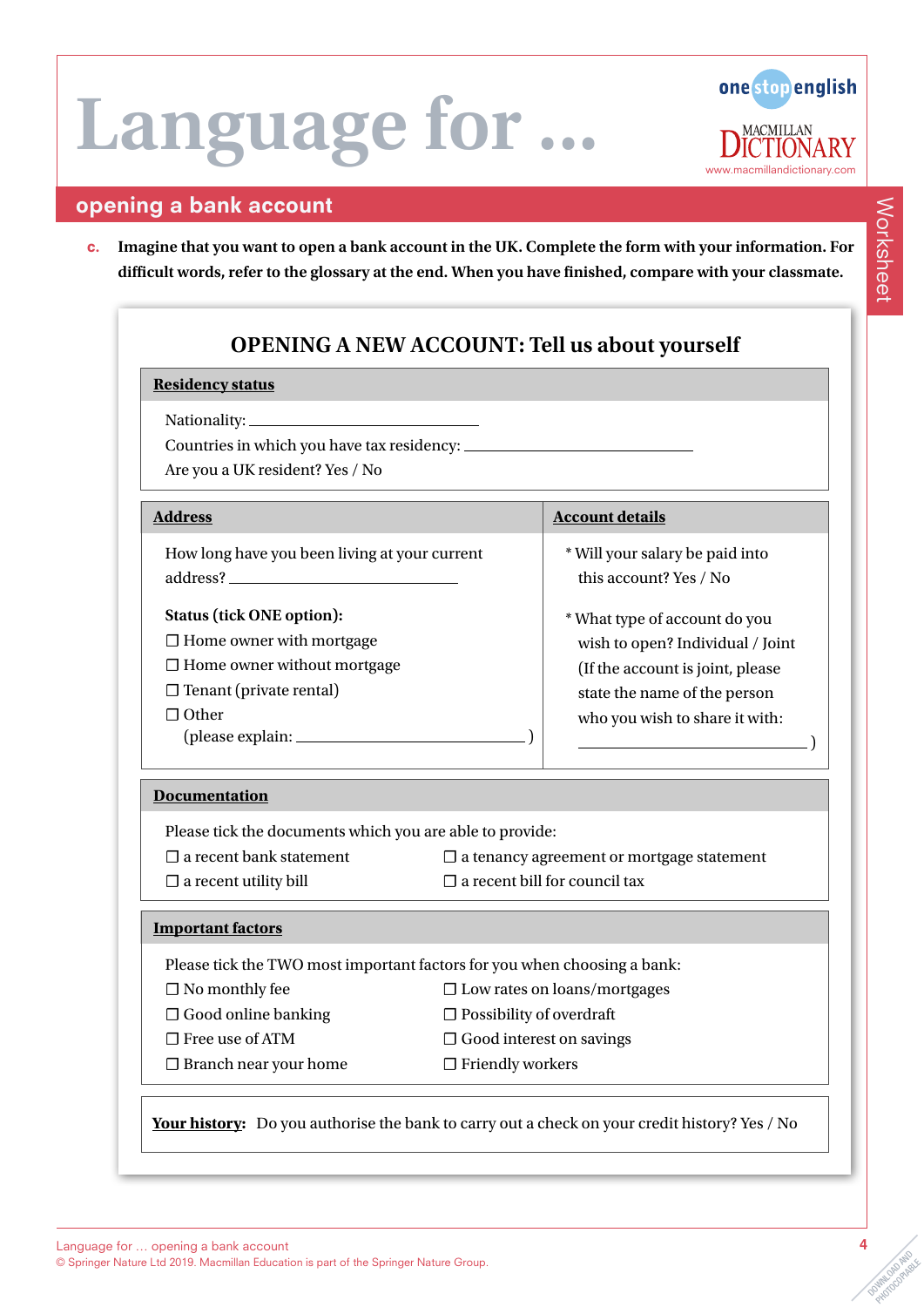

### opening a bank account

#### **Glossary**

**residency** (*noun, uncountable*) the legal right to live in a country that is not your own

**tenant** (*noun, countable*) someone who rents a flat, house, etc from the person who owns it

**joint** (*adjective*) involving two or more people, or done by them together

**bank statement** (*noun, countable*) a document that shows all the money that went into or out of your bank account during a particular period of time

**tenancy agreement** (*noun, countable*) a contract which shows the conditions under which someone rents a flat, house, etc from the person who owns it

**utility bill** (*noun, countable*) a document which shows how much money a person owes for public services such as gas, electricity or water

**council tax** (*noun, uncountable, British English*) a tax that you pay to your local council for services such as schools and libraries, based on the value of your house or flat

**rate** (*noun, countable*) the percentage which the bank charges you for money that you borrow (or pays you for the money you save with them)

**loan** (*noun, countable*) an amount of money that a person borrows, especially from a bank

**credit history** (*noun, countable*) a record of how someone has paid back what they owed in the past, used as a way of deciding whether to lend them money

#### **3 Language in use**

#### **For each gap, write one word from this lesson to complete the sentence.**

- 1. In my most recent , I saw that my bank had taken an annual fee of £40 for a credit card. I don't even have a credit card! It must have been a mistake.
- 2. My bank allows me to have an  $\text{________}$  of up to £3,000. It's good to have it, in case of emergency, but I'd prefer not to use it.
- 3. Last year, Steve didn't pay his phone bill because he was angry with the phone company. As a result, he now has a bad , so his bank refused to give him a loan.
- 4. After Hasan and Vicky started living together, they decided that it was time to get a account. It made it easier to divide the costs of rent and bills.
- 5. Last month, my bank closed the  $\Box$  that they had in my town. Now I need to travel for almost an hour if I want to speak to a manager face-to-face.
- 6. Joe wanted to open a new account. However, he wasn't able to show the bank a

because all the services in his house (water, gas, etc) are in his wife's name.